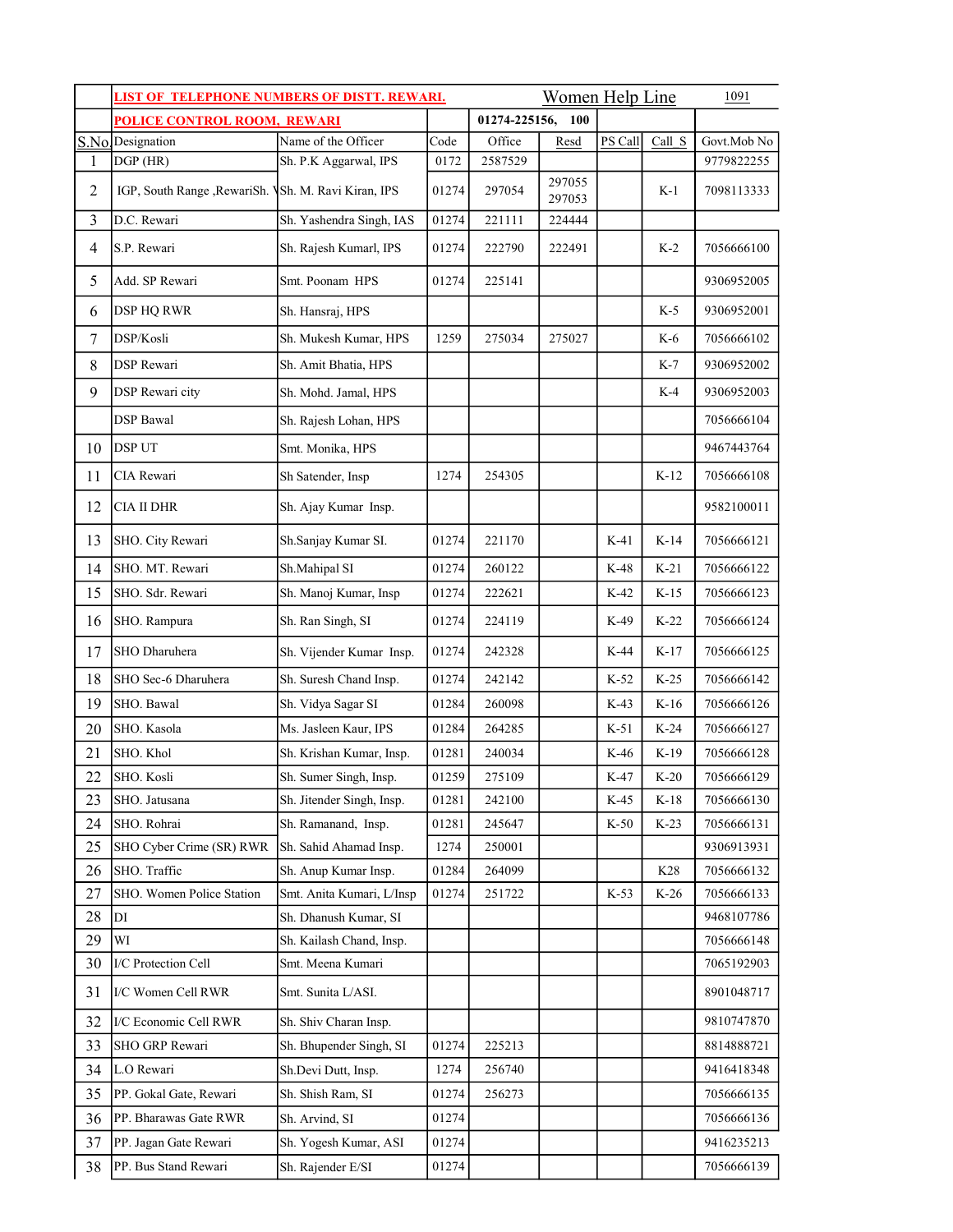| 39 | PP Kanod Gate Rewari       | Smt. Suman, L/ASI      |       |        |  |        | 7056666138 |
|----|----------------------------|------------------------|-------|--------|--|--------|------------|
| 40 | PP. Sector-3 Model Town    | Sh. Shiv Kumar,ASI     | 01274 | 260183 |  |        | 7056666140 |
| 41 | PP Bharawas Village        | Sh. Vinod Kumar, SI    |       |        |  |        | 7056666141 |
| 42 | PP Naka Kund               | Sh. Dharmpal, SI       | 01281 | 244692 |  |        | 7056666143 |
| 43 | PP. Dahina                 | Sh. Bhagirath ASI      | 01281 | 248507 |  | $K-62$ | 7056666144 |
| 44 | PP. Nahar                  | Sh. Jagdish Chand, SI  | 01259 | 271635 |  | $K-63$ | 7056666145 |
| 45 | PP Garhi Bolani Chowk NH-8 | Sh. Parmod Kumar, ASI  | 01274 |        |  |        | 7056666146 |
| 46 | PP Meerpur                 | Sh. Ramniwas, ASI      |       |        |  |        | 7056666147 |
| 47 | PP G.H. Rewari             | Sh. Pawan, Ct          |       |        |  |        | 9416073151 |
| 48 | Steno to S.P.              | Sh. Anil Kumar, ASI    | 01274 | 223317 |  |        | 9416775668 |
| 49 | Reader SP                  | Sh. Akash , HC         | 01274 | 223317 |  |        | 9306913930 |
| 50 | Head Clerk                 | Smt. Sunita, Insp      | 01274 | 223317 |  |        | 9416287686 |
| 51 | OASI                       | Sh.Rattan Kumar EASI   | 01274 | 223317 |  |        | 7056666114 |
| 52 | PRO                        | Sh. Parveen Kumar, HC  | 01274 | 223317 |  |        | 9416381930 |
| 53 | I/C. Cyber Cell            | Sh. Arun Kumar, ASI    |       |        |  |        | 7056666116 |
| 54 | I/C. Security Branch       | Sh. Manoj Kumar HC     | 01274 | 223317 |  |        | 7056666117 |
| 55 | Complaint Clerk            | Smt. Sunita, Insp.     | 1274  |        |  |        | 9466460107 |
| 56 | I/C. RTI Cell              | Sh.Naresh Kumar HC9    |       |        |  |        | 9416293842 |
| 57 | TSI/PL. Rewari             | Sh. Sher Singh, EASI   | 01274 | 256740 |  |        | 9416441329 |
| 58 | MTO/PL. Rewari             | Sh. Rajesh EHC         | 01274 | 256740 |  |        | 7056666166 |
| 59 | I/C. TAP Dharuhera         | Sh. Vijay Pal, EASI    |       |        |  |        | 7056666167 |
| 60 | Reader DSP Kosli           | Sh. Shiv Kumar, HC     | 01259 | 275034 |  |        | 9728526600 |
| 61 | Reader DSP Hqr.            | Sh. Babulal, HC        |       |        |  |        | 9467572650 |
| 62 | Reader DSP Rewari          | Sh. Sube Singh, HC     |       |        |  |        | 9053276666 |
| 63 | Reader DSP City Rewari     | Sh. Karan Singh ASI    |       |        |  |        | 9992715670 |
| 64 | Reader Add. SP             | Sh. Tej Pal ASI        |       |        |  |        | 9416302453 |
| 65 | I/C. IT Cell               | Sh. Balbir Singh SI    |       |        |  |        | 9050886960 |
| 66 | I/C. City Traffic          | Sh. Bahadur Singh SI   |       |        |  |        | 9416504866 |
| 67 | I/C. Crime Team            | Sh. Bashant Kumar, SSO | 01274 |        |  |        | 9416371839 |
| 68 | Accountant                 | Sh. Naresh Kumar SI    |       |        |  |        | 9812511723 |
| 69 | CRO                        | Sh. Satbir Singh, SI   |       |        |  |        | 9416314024 |
| 70 | R.W.                       | Sh. Veer Singh, ASI    |       |        |  |        | 8059718139 |